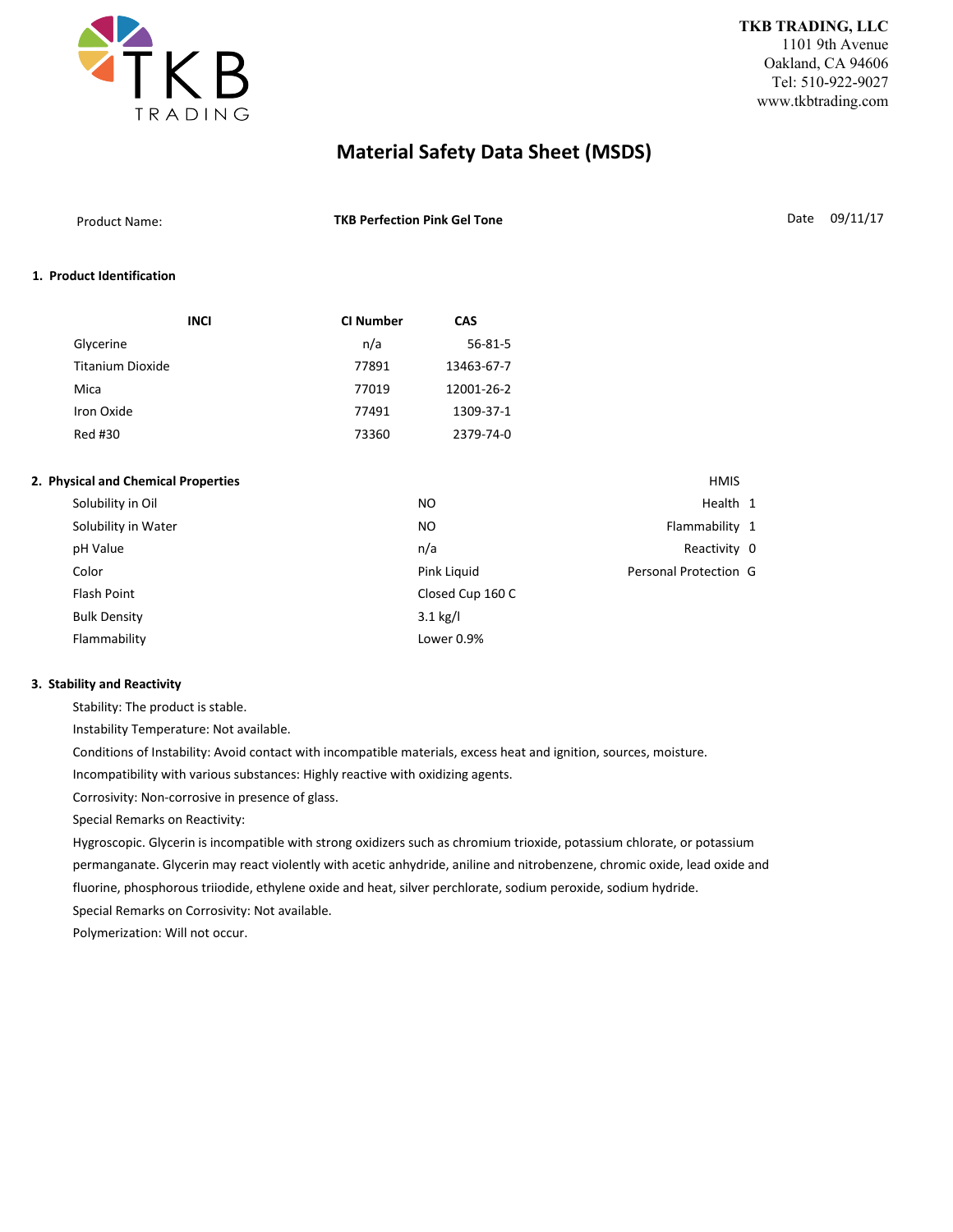

Product Name: **TKB Perfection Pink Gel Tone Community Contract Product Name:** Date 09/11/17

### **4. Handling and Storage and Notes**

Precautions:

Keep away from heat. Keep away from sources of ignition. Ground all equipment containing material. Do not ingest. Do not breathe gas/fumes/ vapor/spray. Wear suitable protective clothing. If ingested, seek medical advice immediately and show the container or the label. Keep away from incompatibles such as oxidizing agents. Storage: Keep container tightly closed. Keep container in a cool, well-ventilated area. Hygroscopic.

#### **5. Accidental Release Measures**

Isolate spill area and keep unauthorized personnel away. Prevent entry into water ways. Surface may become slippery after spillage. Best method of cleanup: Mop and water with detergent

## **6. Exposures Control and Personal Protection**

TWA: 10 (mg/m3) from ACGIH (TLV) [United States] [1999] Inhalation Total. TWA: 15 (mg/m3) from OSHA (PEL) [United States] Inhalation Total. TWA: 10 STEL: 20 (mg/m3) [Canada] TWA: 5 (mg/m3) from OSHA (PEL) [United States]

#### **7. Hazards Identification**

Potential Acute Health Effects: Slightly hazardous in case of skin contact (irritant, permeator), of eye contact (irritant), of ingestion, of inhalation.

Potential Chronic Health Effects:

CARCINOGENIC EFFECTS: Not available. MUTAGENIC EFFECTS: Not available. TERATOGENIC EFFECTS: Not available. DEVELOPMENTAL TOXICITY: Not available. The substance may be toxic to kidneys. Repeated or prolonged exposure to the substance can produce target organs damage.

#### **8. First Aid Measures**

Inhalation: Not an anticipated hazard Ingestion: Not a hazard under normal use. Do not ingest. May cause gastric discomfort. Skin Contact: Wash with soap and water Eye contact: Flush eyes with water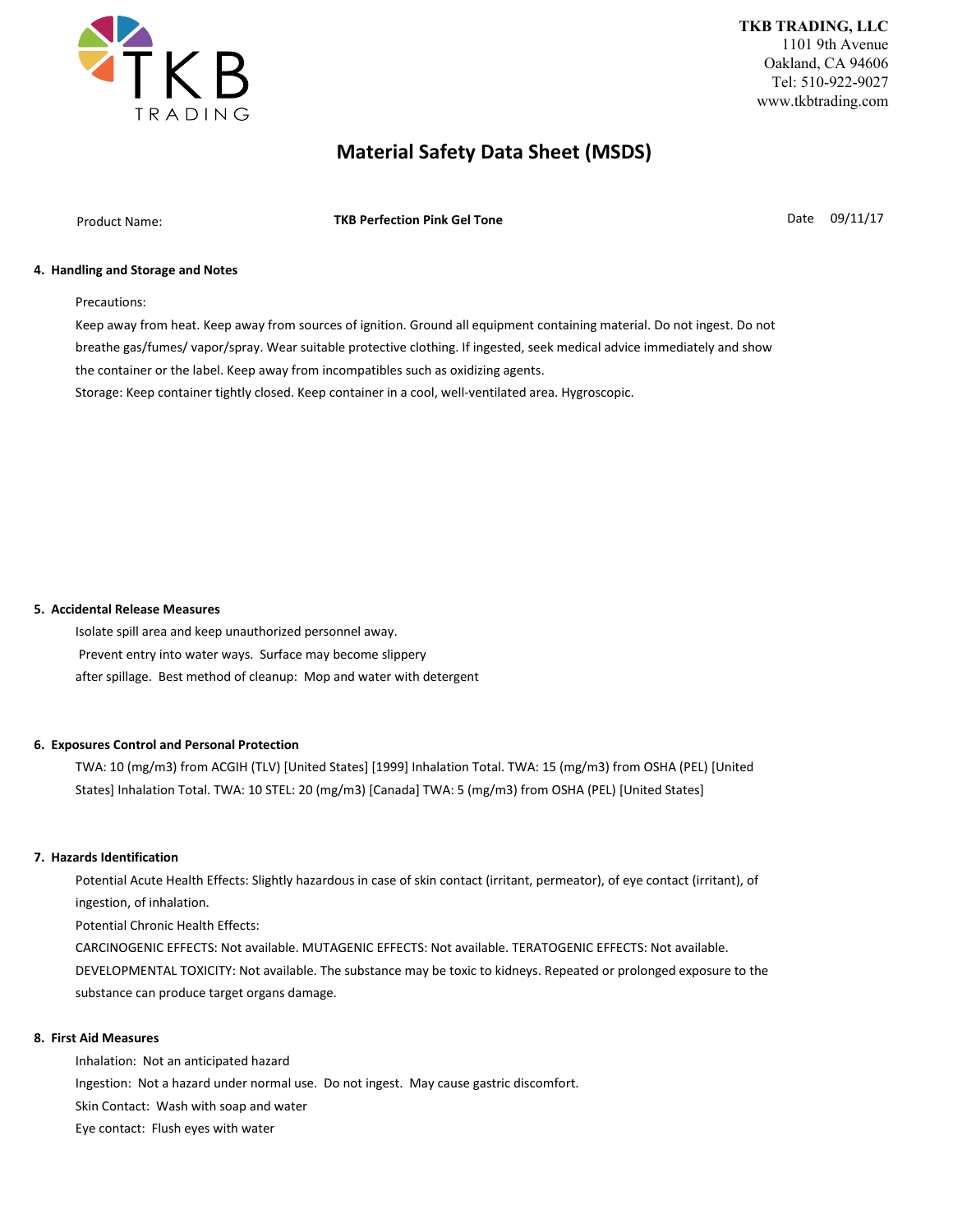

Product Name: **Date 199/11/17 TKB Perfection Pink Gel Tone Contained Account 199/11/17 Date 19/11/17** 

## **9. Firefighting Measures**

May be flammable at higher temperatures.

370°C (698°F)(NFPA Fire Protection Guide to Hazardous Materials, 13th ed., 2002; NIOSH ICSC, 2001; CHRIS, 2001) 392 C

(739 F) (Lewis, 1997)

Fire Fighting Media and Instructions:

SMALL FIRE: Use DRY chemical powder. LARGE FIRE: Use water spray, fog or foam. Do not use water jet.

Glycerine is incompatible with strong oxidizers such as chromium trioxide, potassium chlorate or potassium Permanganate

Explosive glyceryl nitrate is formed with a mixture of glycerine and nitric and sulfuric acids.

Perchloric acid , lead oxide + glycerin form perchloric esters which may be explosive

Glycerin and chlorine may explode if heated and confined.

### **10. Toxicological Information**

Routes of Entry: Absorbed through skin. Eye contact.

Toxicity to Animals:

WARNING: THE LC50 VALUES HEREUNDER ARE ESTIMATED ON THE BASIS OF A 4-HOUR EXPOSURE. Acute oral

toxicity (LD50): 4090 mg/kg [Mouse]. Acute dermal toxicity (LD50): 10000 mg/kg [Rabbit]. Acute toxicity of the mist (LC50): >570 mg/m3 1 hours [Rat].

Chronic Effects on Humans: May cause damage to the following organs: kidneys.

Other Toxic Effects on Humans: Slightly hazardous in case of skin contact (irritant), of ingestion, of inhalation.

Special Remarks on Toxicity to Animals:

TDL (rat) - Route: Oral; Dose: 100 mg/kg 1 day prior to mating. TDL (human) - Route: Oral; Dose: 1428 mg/kg Special Remarks on Chronic Effects on Humans:

Glycerin is transferred across the plancenta in small amounts. May cause adverse reproductive effects based on animal data (Paternal Effects (Rat): Spermatogenesis (including genetic material, sperm morphology, motility, and count), Testes, epididymis, sperm duct). May affect genetic material.

Special Remarks on other Toxic Effects on Humans:

Acute Potential Health Effects: Low hazard for normal industrial handling or normal workplace conditions. Skin: May cause skin irritation. May be absorbed through skin Eyes: May cause eye irritation with stinging, redness, burning sensation, and tearing, but no eye injury. Ingestion: Low hazard. Low toxicity except with very large doses. When large doses are ingested, it can cause gastrointestinal tract irritation with thirst (dehydration), nausea or vomiting diarrhea. It may also affect behavior/central nervous system/nervous system (central nervous system depression, general anesthetic, headache, dizziness, confusion, insomnia, toxic psychosis, muscle weakness, paralysisconvulsions), urinary system/kidneys

#### **11. Disposal Considerations**

Waste must be disposed of in accordance with federal, state and local environmental control regulations.